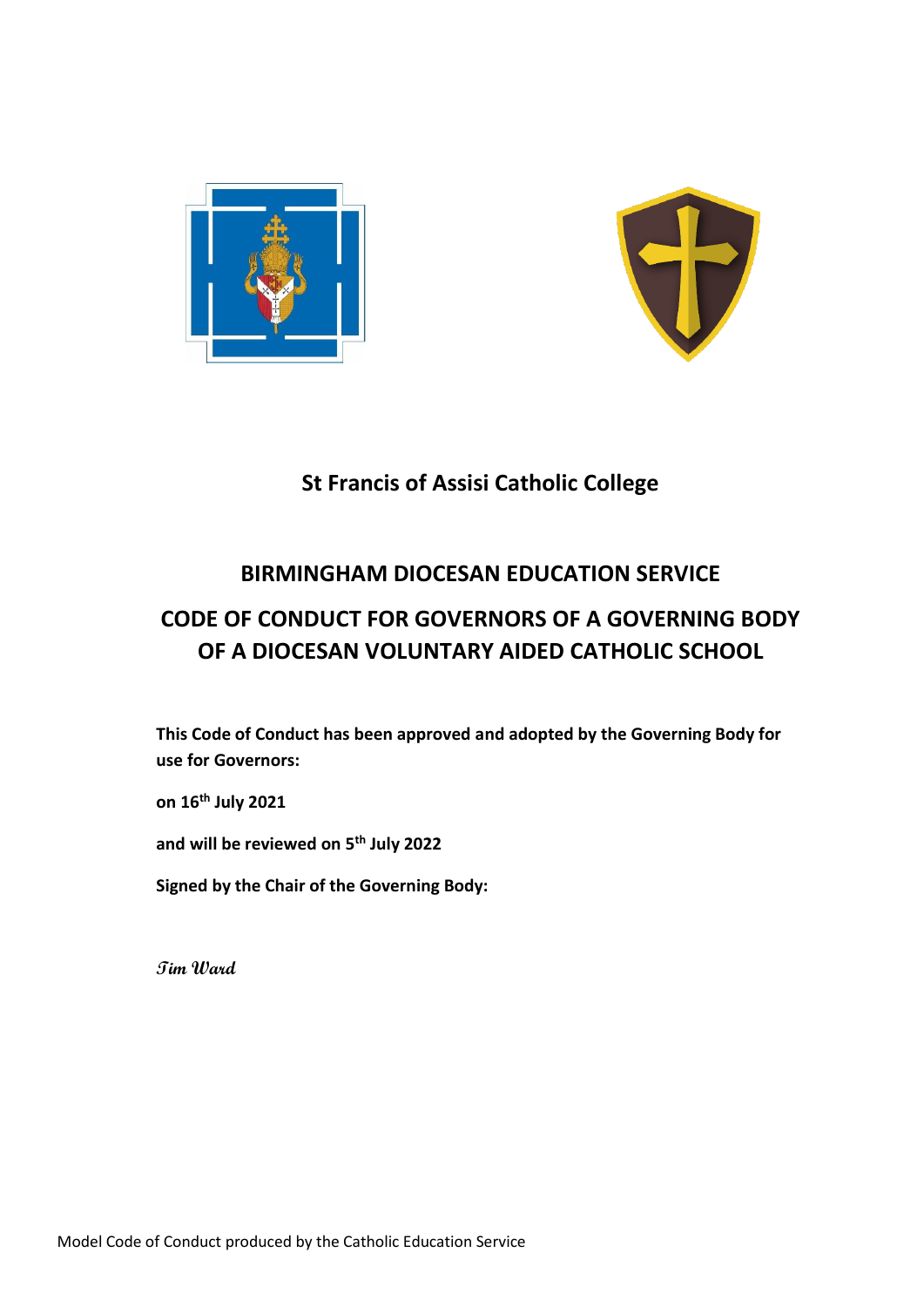#### **As members of the Governing Body of the School all governors will undertake that they:**

- Will preserve and develop the Catholic character of the School
- Will not act in any way that is detrimental and/or prejudicial to the interests of Catholic education in the Diocese and the School
- Have read, understood and will adhere to this Code of Conduct and to the declaration in Appendix I: Declaration for all Foundation Governors of the school
- Will also adhere to Appendix II: The Nolan principles
- Have read and understood any diocesan criteria for appointment and, to the best of their knowledge can confirm they continue to be eligible to serve as a governor.
- Declare that they are not disqualified by law from being eligible to serve as a governor.
- Agree to DBS checks and any other relevant checks being conducted that may be required by law or good practice.
- Understand that any refusal to do so may result in the termination of any appointment.
- Consent to the information given by then being held and processed by the governing body and/or the Diocese including the sharing of data with third parties where required, in accordance with any Diocesan policy.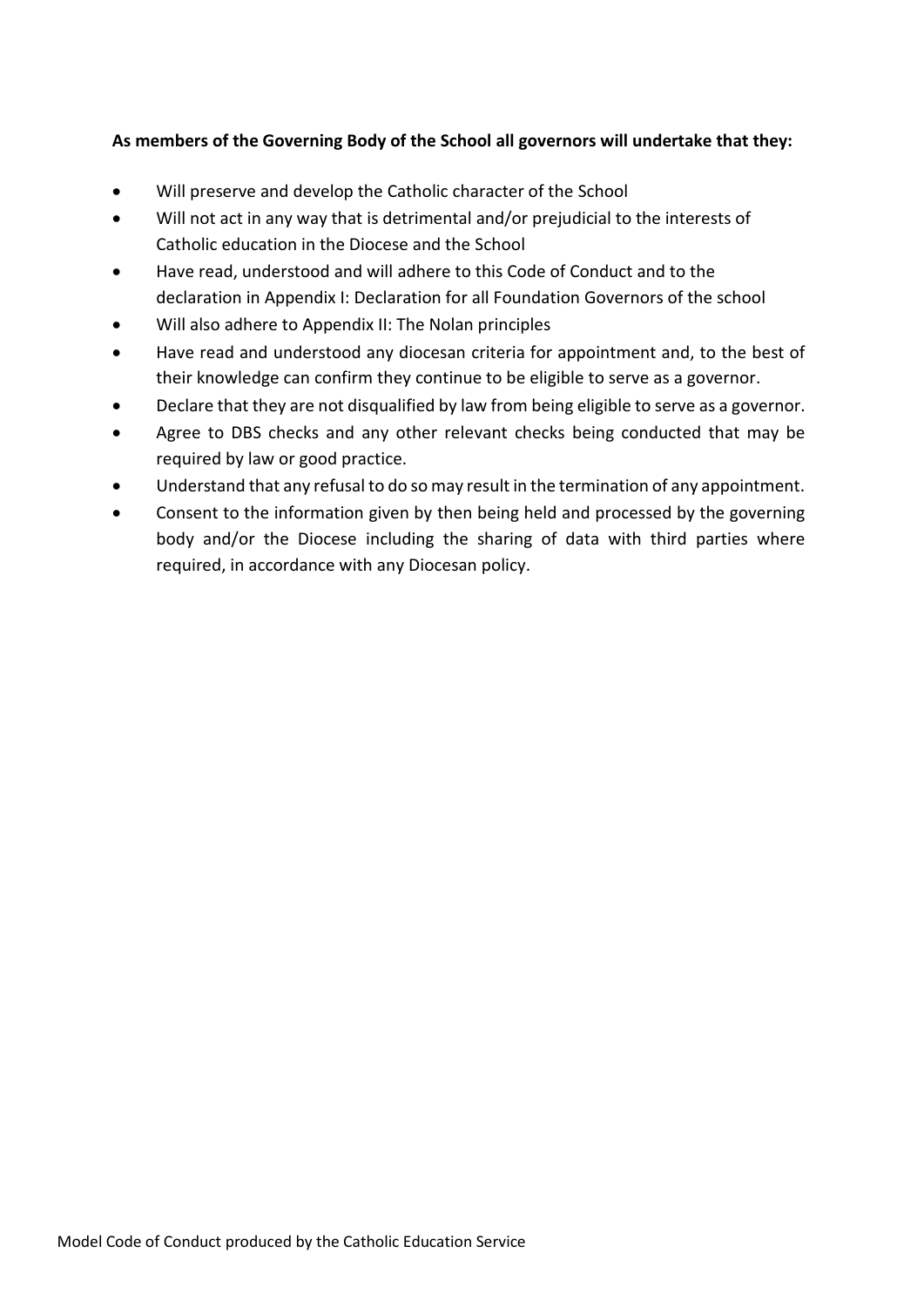#### **THE ROLE OF THE GOVERNING BODY**

The term **'Governing Body'** in this document includes the governing body of a Catholic voluntary aided school or federation.

The term '**School**' in this document includes a Catholic voluntary aided school or federation.

As a Governing Body, our overarching responsibility lies in ensuring that we comply with our legal and canonical duty to ensure that the Catholic character of the School is preserved and developed and that this duty permeates everything that we do.

We understand that Foundation Governors are required, as the cornerstone of their role, to ensure this objective is achieved. However, *all* governors have a duty to preserve and develop the Catholic character of the School in order to fulfil the objects set out in its governing documents.

### **OUR THREE CORE STRATEGIC FUNCTIONS:**

Further, in accordance with our legal obligations, we endeavour to operate at a strategic level, leaving the School's senior leadership responsible and accountable for the operational day-today running of the School. It is by achieving these aims that we can be sure that our School has effective governance. Our core strategic functions, as a Governing Body, therefore, are in:

- 1. Ensuring clarity of Catholic vision, ethos and strategic direction;
- 2. Holding the appropriate senior leadership to account for the educational performance and Catholic character of the School and its pupils; and for the internal organisation, management and control of the School including performance management of staff; and
- 3. Overseeing the financial performance of the School and making sure its money is well spent.

We understand that the Catholic Church expects Catholic schools to promote and uphold high standards, including academic standards as an integral part of its educational vision for the holistic formation of children and young people.

We understand that Canon 806§2 requires that Catholic schools are "...at least as academically distinguished as that in the other schools of the area" and that governors should be mindful of this requirement in all that they do.

We adhere to the Church's social teaching which is a rich treasury of wisdom about building a just society and living lives of holiness amidst the challenges of modern society. Several of the key themes that are at the heart of Catholic social tradition and which should permeate through our School are 1) life and dignity of the human person 2) call to family, community and participation 3) rights and responsibilities 4) option for the poor and vulnerable 5) the dignity of work and the rights of workers 6) solidarity and 7) care for God's creation<sup>1</sup>.

<sup>1</sup> *http://www.usccb.org/beliefs-and-teachings/what-we-believe/catholic-social-teaching/seven-themes-of-catholic-socialteaching.cfm*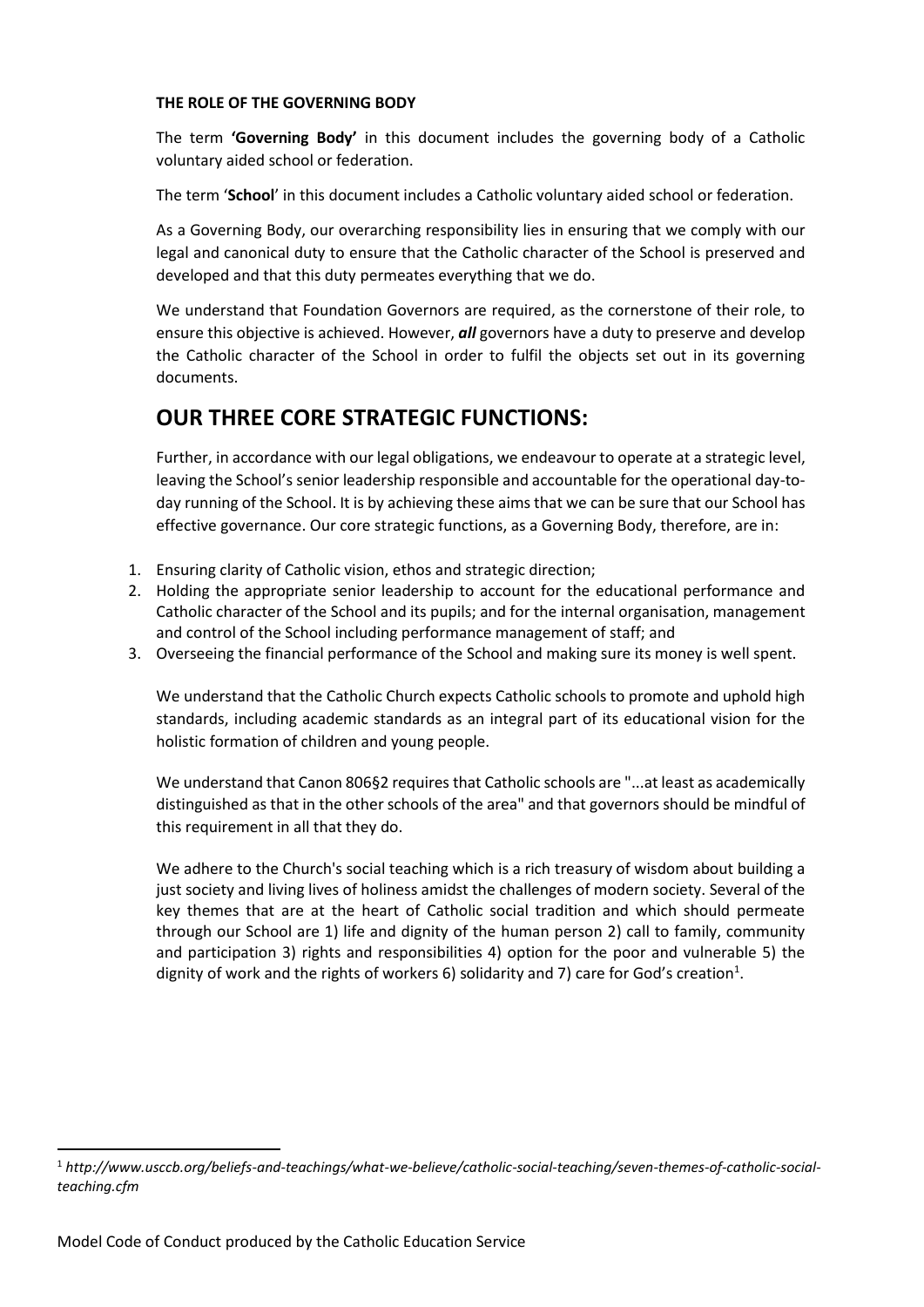# **AS GOVERNORS WE AGREE TO OUR COLLECTIVE RESPONSIBILITIES AS FOLLOWS:**

### **Role & Responsibilities**

- We will preserve and develop the Catholic character of the School and this responsibility will permeate throughout all of our actions within, and through all aspects of, the School and the local community;
- We will ensure that the School is conducted in accordance with its trust deed, which includes the provisions of:
- o **Canon law;<sup>2</sup>**
- o **The Curriculum Directory and Bishops' statements on religious education; and**
- o **Any Diocesan directives relating to schools.**
- We will conduct the School in accordance with its Instrument (and Articles) of Government and in particular its ethos statement;
- We will support and implement the policies and procedures of the diocese including the Diocesan Bishop's policies on education, including religious education, any Admissions Guidance issued by the diocese, and the expectations of the Diocesan Bishops issued collectively, specifically the Bishops' Memorandum on the Appointment of Teachers in Catholic Schools;
- We will respond to the needs of the Catholic community as a whole as represented by the Diocesan Bishop, complying in all respects with diocesan requirements;
- We will protect, promote and serve the Diocese in the ministry of our role as governors faithfully and in particular in compliance with Diocesan Protocols for a committed working relationship between the Diocese and the School
- We will consider not only the interests of the School, but the interests of other Catholic schools, colleges, academies and of Catholic education throughout the diocese.
- We will undertake to discharge our duties as governors with due care and diligence.
- We will consider carefully how our decisions may affect the community and other schools, colleges and academies.
- We will attend relevant training including diocesan training; governor induction and continuing professional development training, as required by the diocese
- We understand the purpose of the governing body and our role as governors and the role of senior leadership.
- We accept that we have no legal authority to act individually, except when the governing body has given us delegated authority to do so, and therefore we will only speak on behalf of the governing body when we have been specifically authorised to do so.
- We accept collective responsibility for all decisions made by the governing body or its delegated agents. This means that we will not speak against majority decisions outside the governing body meetings.
- We have a duty to act fairly and without prejudice, and in so far as we have responsibility for staff, we will fulfil all that is expected of a good employer.
- We will encourage transparency and will act appropriately.

<sup>2</sup> *This means the Canon law of the Catholic Church from time to time in force, which includes the 1983 Code of Canon Law, and any Particular*  Law such as legislation of the Bishops' Conference, directives of the diocesan bishop and legislation of the school's religious order (if any).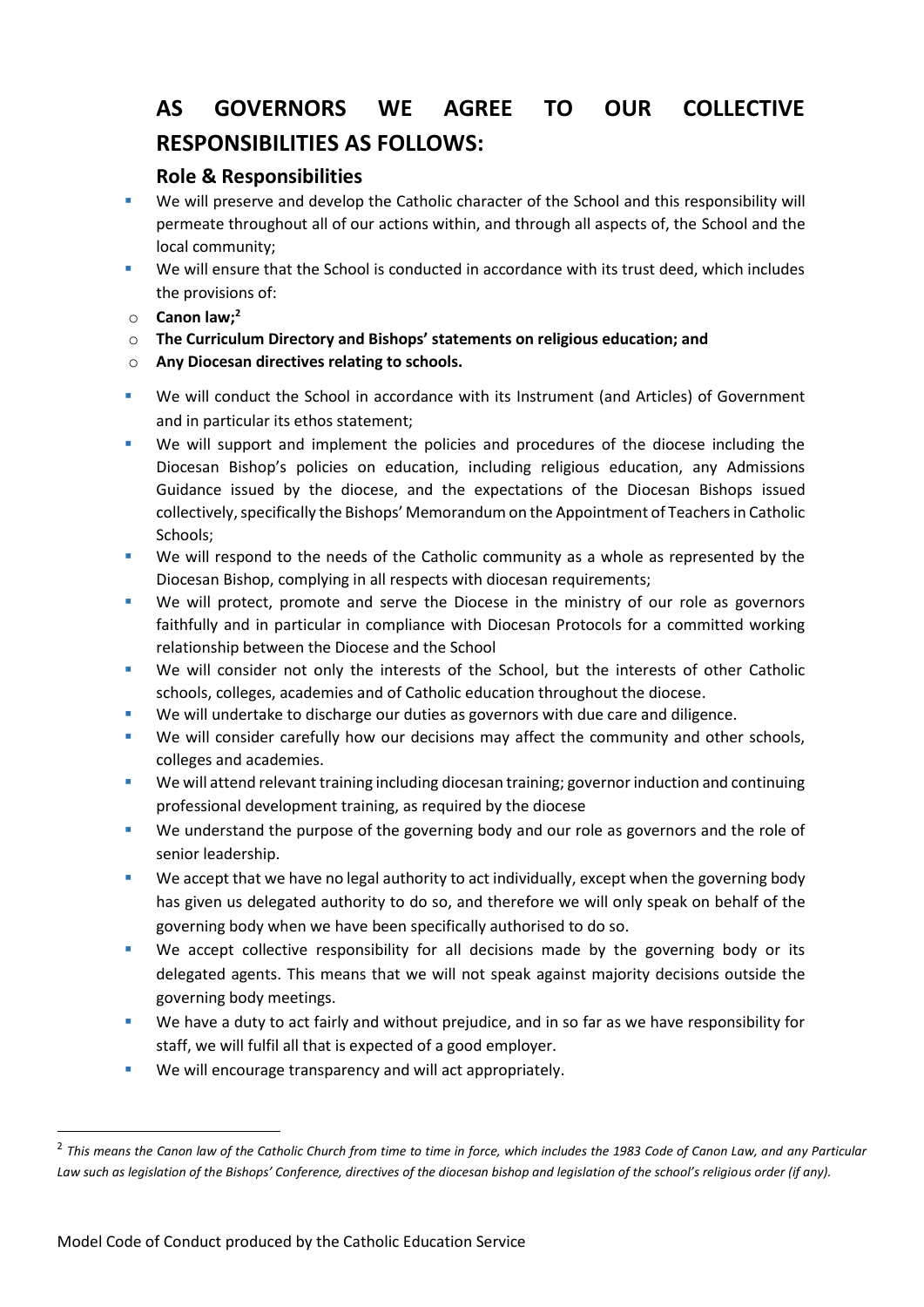- **•** In making or responding to criticism or complaints affecting the School we will follow the procedures established by the governing body.
- We will actively support and challenge the senior leadership.
- We will adhere to the Nolan principles set out in Appendix II.

### **Commitment**

- We acknowledge that accepting office as a governor involves the commitment of significant amounts of time and energy.
- We will each involve ourselves actively in the work of the governing body, and accept our fair share of responsibilities, including service on committees or working groups.
- We will make full efforts to attend all meetings and where we cannot attend explain in advance why we are unable to.
- We will get to know the School well and positively respond to opportunities to involve ourselves in School activities.
- We will visit the School, with all visits to the School arranged in advance with the staff and undertaken within the framework established by the governing body
- We will evaluate our effectiveness as a governing body by way of completing a skills audit and a self-evaluation form on an annual basis
- We will consider seriously our individual and collective needs for continuous training and development as required by the diocesan education service, and will undertake that relevant training and any mandatory training as may be required by law.
- We accept that in the interests of transparency, our full names, date of appointment, terms of office, roles on the governing body, attendance records, relevant business and pecuniary interests, category of governor and the body responsible for appointing us will be published on our School's website and anything else as required by law.

#### **Relationships**

In all our relationships we shall exercise stewardship and draw on the teachings and example of Jesus Christ in that:

- All relationships will be built on the core values of the Gospel based on the Beatitudes summarised as: faithfulness and integrity; dignity and compassion; humility and gentleness; truth and justice; forgiveness and mercy; purity and holiness; tolerance and peace and service and sacrifice<sup>3</sup>
- We will comply with Diocesan Protocols for a committed working relationship between the Diocese and the School.
- We will ensure that we continually communicate with and, where appropriate, seek support and guidance from our diocesan education service
- We will strive to work as a team in which constructive working relationships are actively promoted.
- We will express views openly, courteously and respectfully in all our communications with other governors.
- We will support the chair in ensuring appropriate conduct both at meetings and at all times.

Model Code of Conduct produced by the Catholic Education Service

*<sup>3</sup> Christ at the Centre: a summary of why the Church provides Catholic schools Rev Marcus Stock, 2005*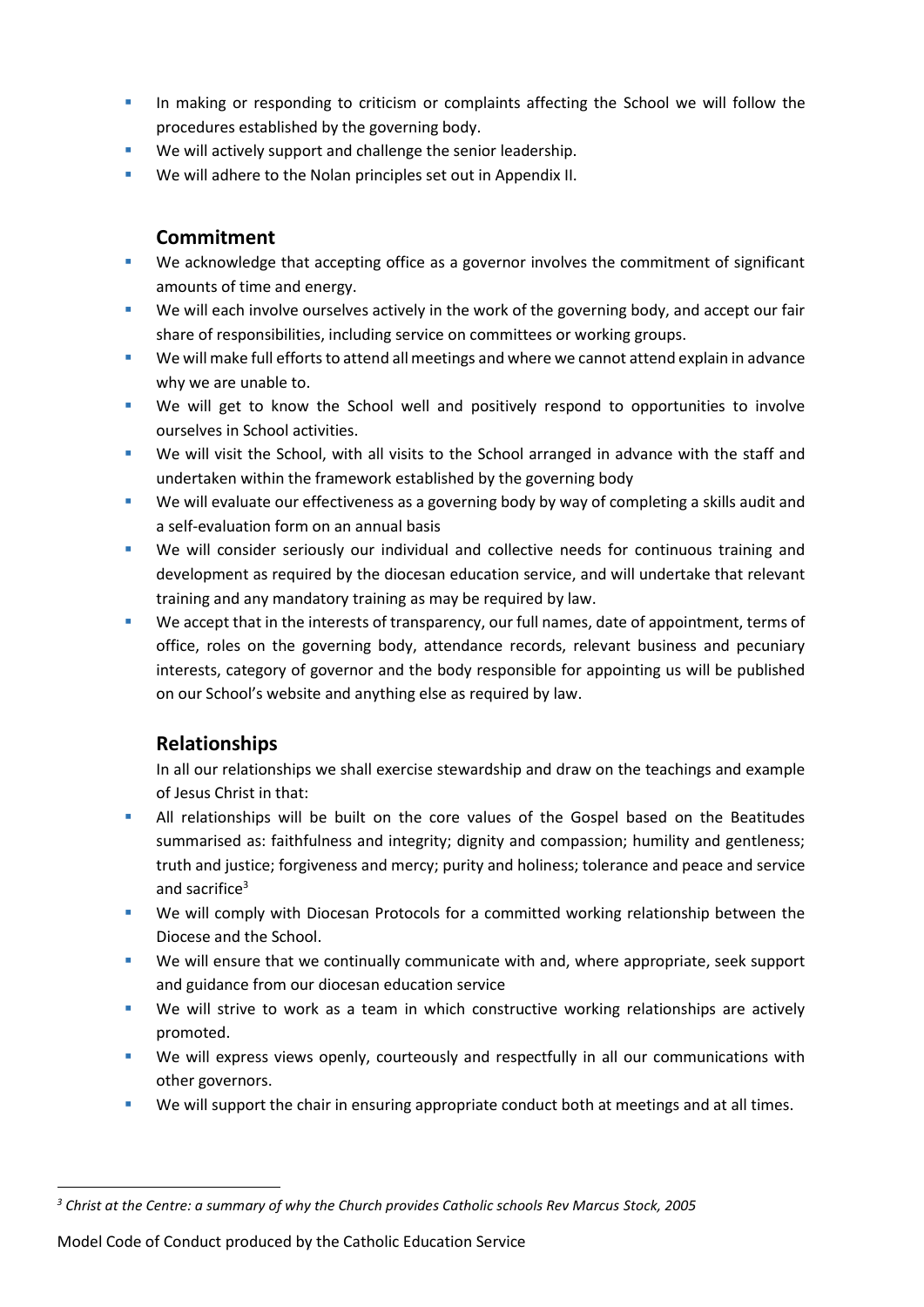- We are prepared to answer queries from other governors in relation to delegated functions and take into account any concerns expressed, and we will acknowledge the time, effort and skills that have been committed to the delegated function by those involved.
- We will seek to develop effective working relationships with the diocese, parish, the senior leadership, staff and parents, pupils, the local authority, other relevant agencies, and the local community.

#### **Confidentiality**

- We will observe confidentiality in all circumstances in particular in relation to matters concerning specific members of staff or pupils, both inside and outside the School, unless there is a lawful requirement for disclosure.
- We will observe confidentiality at all times when discussions regarding the business of the School arise outside a governing body meeting.
- We will avoid using social media in relation to any matter involving the school business discussed by the governing body.
- We will not reveal the details of any governing body vote.

### **Conflicts of interest**

- We will always act in the best interests of the charitable objects set out in the governing documents of the School.
- We will record any pecuniary or other business interest (including those related to people we are connected with) that we have in connection with the governing body's business in the Register of Business Interests, and if any such conflicted matter arises in a meeting we will offer to leave the meeting for the appropriate length of time. We accept that the Register of Business Interests will be published on the School's website.
- We will also declare any conflict of loyalty at the start of any meeting should the situation arise.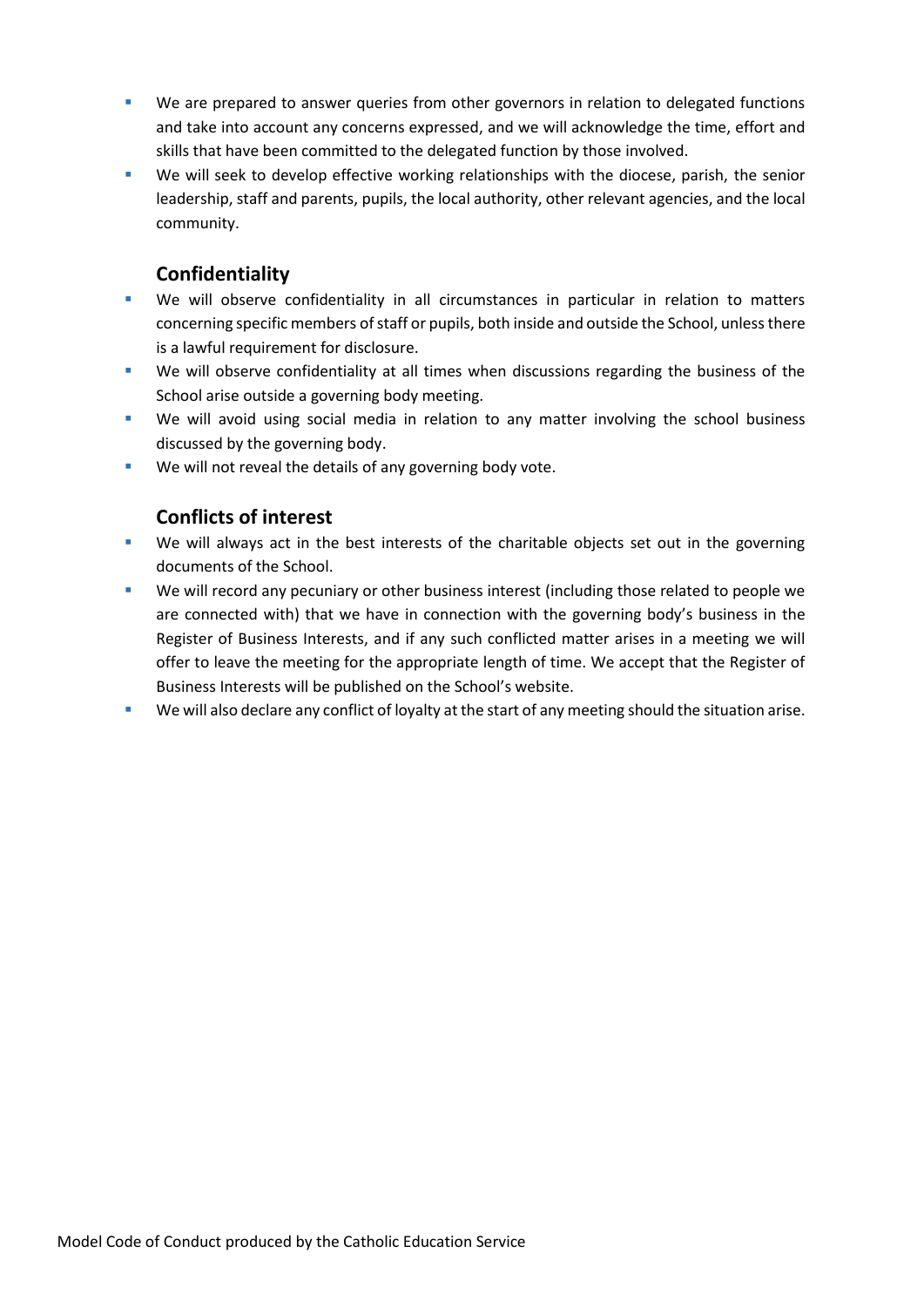### **BREACH OF THIS CODE**

- If we believe this code has been breached, we will promptly raise this issue as follows:
	- If the code is breached by a foundation governor, we will raise this concern with the Diocesan Education Service.
	- **•** If the Code is breached by a governor who is not a foundation governor, we will raise this concern with the chair who will determine the investigatory process (if any); the governing body will only use suspension/removal as a last resort after seeking to resolve any difficulties or disputes in more constructive ways. The Chair should contact the Diocesan Education Service in order to seek support and advice in relation to how to deal with a concern that is raised.
- Should it be the chair that we believe has breached this code we will raise this concern with the Diocesan Education Service who will advise on how this should be resolved.

**We are also reminded of the specific responsibilities of a Foundation Governor (the basic principles of which are agreed by all of the governing body) which you can find in this Code of Conduct at Appendix I for Foundation Governors in Schools**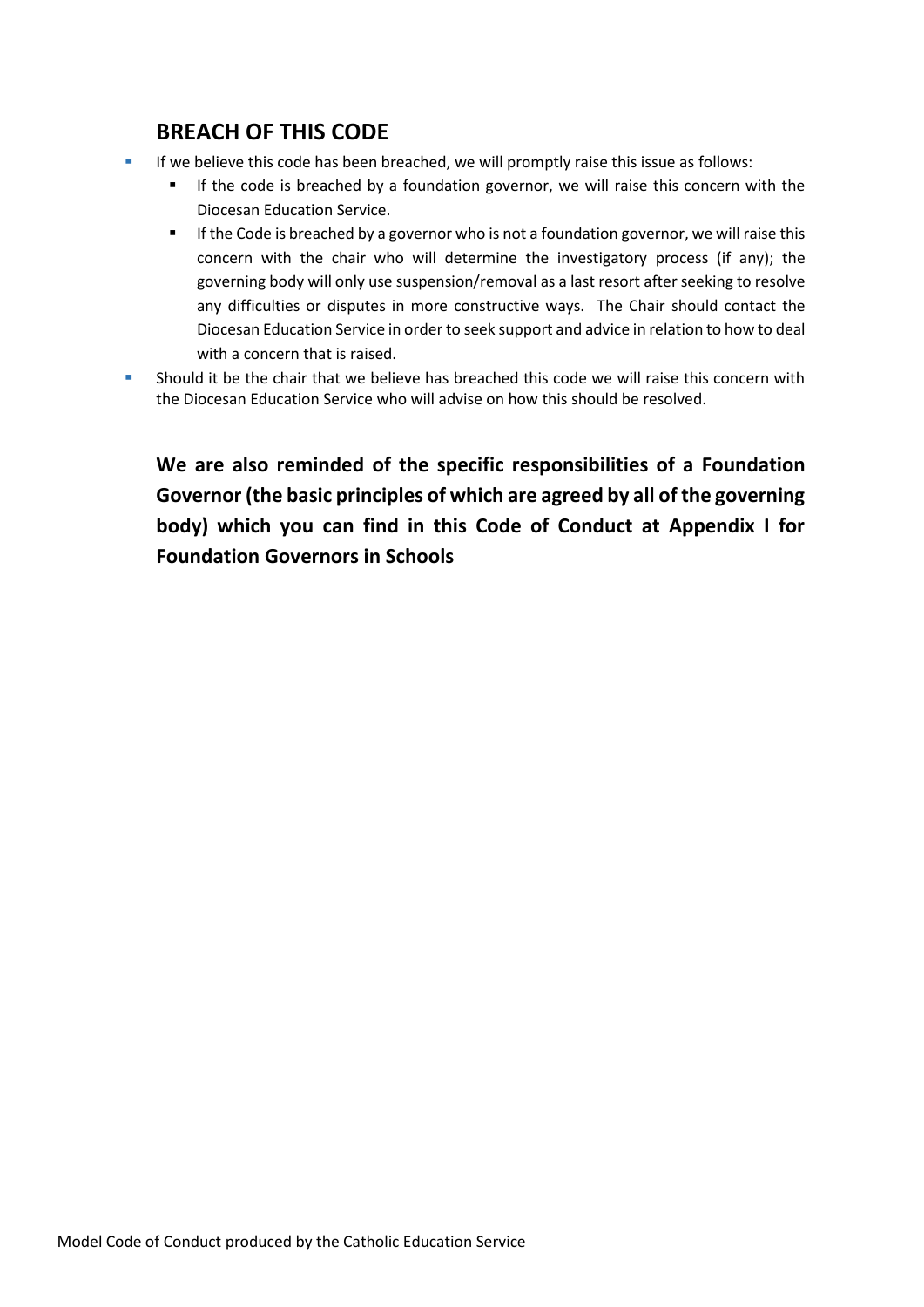## **Appendix I**

## **Declaration for all Foundation Governors of the school:**

I am a committed and practising Catholic in good standing with the Church

I wish to offer to serve the Diocese of Birmingham in the ministry of foundation governor.

I have read and understood the criteria for appointment and, to the best of my knowledge am eligible for appointment.

In offering to serve as a foundation governor in the Diocese of Birmingham, [or religious order], I undertake that I will serve the Bishop of Diocese [or religious superior] faithfully in this ministry. If appointed, I declare that I will be able and willing to give priority to my duties as a governor and will undertake to discharge those duties with due care and diligence.

I undertake to the [Diocesan Bishop] [Religious Superior]:

- To preserve and develop the Catholic character of the school to which I am appointed;
- To ensure that the school is conducted in accordance with its trust deed which includes the provisions of:
- o **Canon law;<sup>4</sup>**
- o **The Curriculum Directory and Bishops' statements on religious education; and**
- o **Any Diocesan directives relating to schools.**
- o **[Any religious order documents relating to the conduct of the school].**
- To conduct the school in accordance with its Instrument of Government and in particular its ethos statement;
- To become familiar with, to support and implement the policies and procedures of the diocese [and the religious order], including the Diocesan Bishop's policies on education, including religious education, any Admissions Guidance issued by the diocese, and the expectations of the Diocesan Bishops issued collectively, specifically the Bishops' Memorandum on the Appointment of Teachers in Catholic Schools, and to represent those policies and expectations to the governing body;
- To consider not only the interests of the school but also the interests of other Catholic schools, colleges, academies and Catholic education throughout the diocese;
- To respond to the needs of the Catholic community as a whole as represented by the Diocesan Bishop;
- To attend relevant training including diocesan training; governor induction and continuing professional development training, as required by the diocese
- In all actions, serving as a witness to the Catholic faith.

I declare that I am not disqualified by law from appointment as a governor. I confirm that I agree to a barred list check being made on me or any subsequent checks that may be required by law or good practice. I understand that any refusal to do so may result in the termination of any appointment.

<sup>&</sup>lt;sup>4</sup> This means the Canon law of the Catholic Church from time to time in force, which includes the 1983 Code of Canon Law, and any Particular Law such as legislation of the Bishops' Conference, directives of the diocesan bishop and legislation of the school's religious order (if any).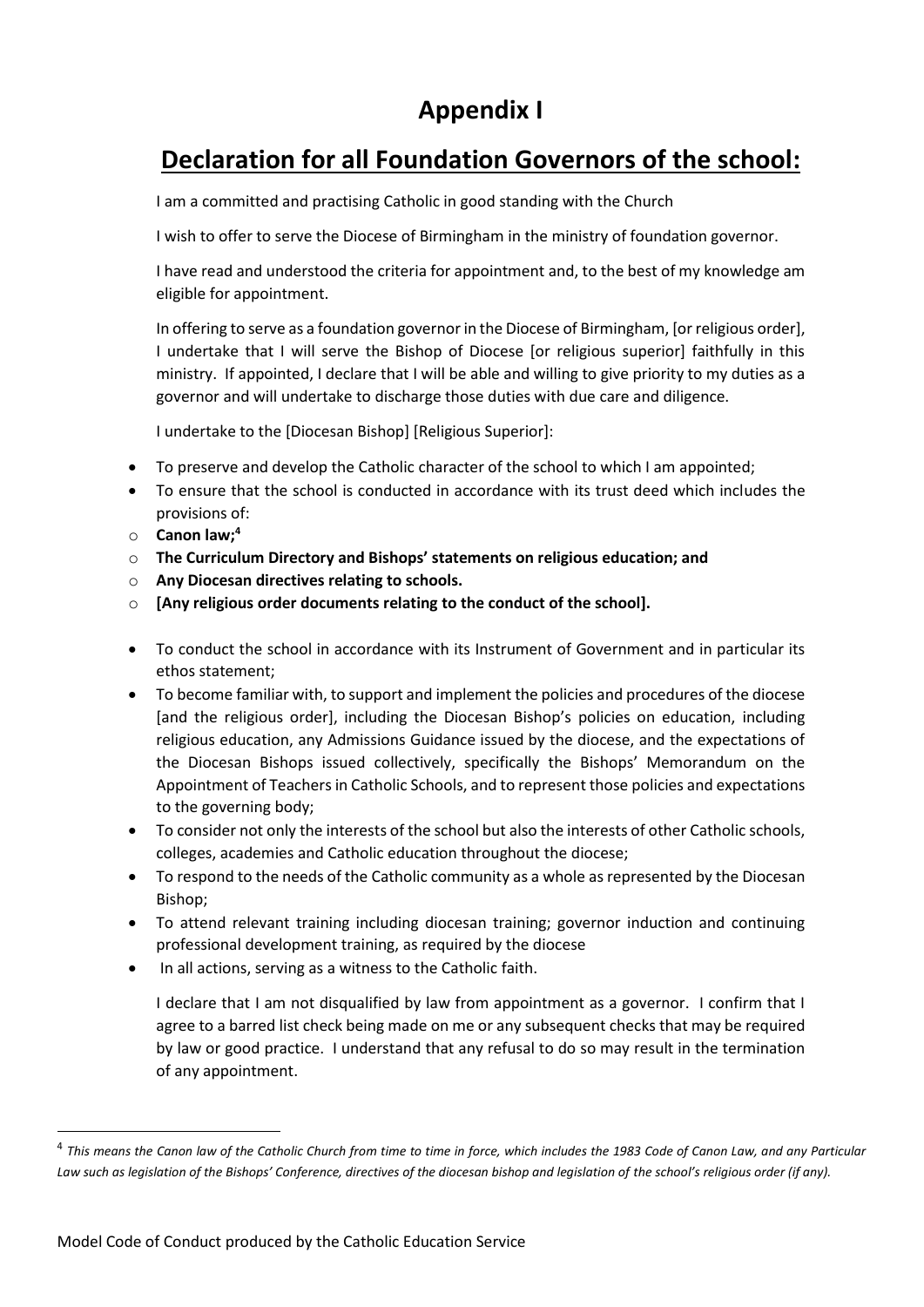I consent to the information given on this form and other information collected with it being held and processed by the Diocese, [or religious order] including the sharing of data with third parties where required, in accordance with diocesan [or religious order] policy.

I undertake that I shall tender my resignation as a governor if my circumstances change so as to contravene the diocesan [or religious order] expectations at any time during the tenure of office or if, in the opinion of the Ordinary [or religious superior], my resignation would be in the best interests of Catholic education.

I understand and accept that the appointment and removal of foundation governors is at the absolute discretion of the Ordinary [or religious superior] and that, because of the nature of the decision-making process, the Ordinary [or religious superior] will not normally be able to engage in any discussion or correspondence with me and/or any third party where my nomination does not result in my appointment.